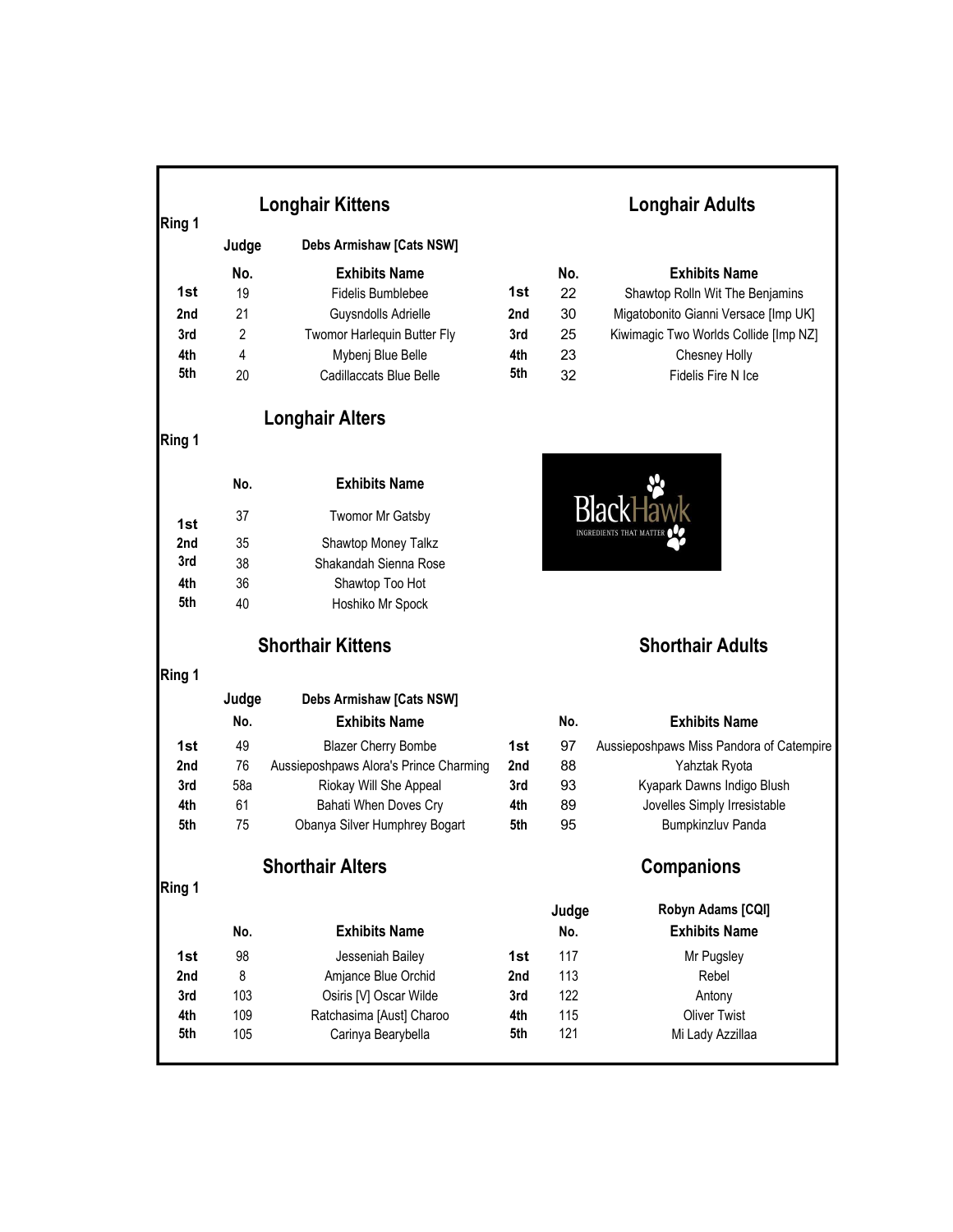| Ring 2 |       | <b>Longhair Kittens</b>          |                 | <b>Longhair Adults</b> |                                     |  |
|--------|-------|----------------------------------|-----------------|------------------------|-------------------------------------|--|
|        | Judge | <b>Terry Merritt [CQI]</b>       |                 |                        |                                     |  |
|        | No.   | <b>Exhibits Name</b>             |                 | No.                    | <b>Exhibits Name</b>                |  |
| 1st    | 19    | Fidelis Bumblebee                | 1st             | 22                     | Shawtop Rolln Wit The Benjamins     |  |
| 2nd    | 21    | Guysndolls Adrielle              | 2 <sub>nd</sub> | 32                     | Fidelis Fire N Ice                  |  |
| 3rd    | 11    | Waggy You Win Again              | 3rd             | 25                     | Kiwimagic Two Worlds Collide [Imp N |  |
| 4th    | 4     | Mybeni Blue Belle                | 4th             | 28                     | Hevenly White Prince Of Heavensga   |  |
| 5th    | 6     | <b>Dreampoint Sumatime Blues</b> | 5th             | 24                     | Jodalyn Lord Of The Dance           |  |
|        |       |                                  |                 |                        |                                     |  |

## Longhair Alters

Ring 2

|     | No. | <b>Exhibits Name</b>       |
|-----|-----|----------------------------|
| 1st | 36  | Shawtop Too Hot            |
| 2nd | 35  | Shawtop Money Talkz        |
| 3rd | 39  | Cadillaccats Princess Leia |
| 4th | 38  | Shakandah Sienna Rose      |
| 5th | 40  | Hoshiko Mr Spock           |
|     |     |                            |

Ring 2

|     | Judge | <b>Peta Sperduty [Cats NSW]</b> |                 |     |                                |
|-----|-------|---------------------------------|-----------------|-----|--------------------------------|
|     | No.   | <b>Exhibits Name</b>            |                 | No. | <b>Exhibits Name</b>           |
| 1st | 75    | Obanya Silver Humphrey Bogart   | 1st             | 82  | Richson American Ambassador To |
| 2nd | 43    | Zoel Alakazam                   | 2 <sub>nd</sub> | 88  | Yahztak Ryota                  |
| 3rd | 56    | Ambritt Pearls Whispering Angel | 3rd             | 86  | Bahati In The Purple           |
| 4th | 49    | <b>Blazer Cherry Bombe</b>      | 4th             | 84  | Carinya Buddy's God Of Th      |
| 5th | 67    | Kyapark Sashaying In Chintz     | 5th             | 81  | Hareem Tiger In The Jur        |

### Shorthair Alters **Companions**

Ring 2

|     |     |                           |     |     | .                    |
|-----|-----|---------------------------|-----|-----|----------------------|
|     | No. | <b>Exhibits Name</b>      |     | No. | <b>Exhibits Name</b> |
| 1st | 105 | Carinya Bearybella        | 1st | 122 | Antony               |
| 2nd | 104 | Osiris [V] Remember Me    | 2nd | 113 | Rebel                |
| 3rd | 112 | Catempire Limited Edition | 3rd | 117 | Mr Pugsley           |
| 4th | 101 | Bajimbi Mr Jagermeister   | 4th | 114 | Ariana Grande        |
| 5th | 98  | Jesseniah Bailey          | 5th | 120 | Mighty Phar Lap      |
|     |     |                           |     |     |                      |

### Longhair Adults

|     | No. | <b>Exhibits Name</b>             |     | No. | <b>Exhibits Name</b>                  |
|-----|-----|----------------------------------|-----|-----|---------------------------------------|
| 1st | 19  | Fidelis Bumblebee                | 1st | 22  | Shawtop Rolln Wit The Benjamins       |
| 2nd | 21  | Guysndolls Adrielle              | 2nd | 32  | Fidelis Fire N Ice                    |
| 3rd | 11  | Waggy You Win Again              | 3rd | 25  | Kiwimagic Two Worlds Collide [Imp NZ] |
| 4th | 4   | Mybenj Blue Belle                | 4th | 28  | Hevenly White Prince Of Heavensgate   |
| 5th | 6   | <b>Dreampoint Sumatime Blues</b> | 5th | 24  | Jodalyn Lord Of The Dance             |



# Shorthair Kittens Shorthair Adults

|     | No. | <b>Exhibits Name</b>            |     | No. | <b>Exhibits Name</b>                       |
|-----|-----|---------------------------------|-----|-----|--------------------------------------------|
| 1st | 75  | Obanya Silver Humphrey Bogart   | 1st | 82  | Richson American Ambassador To Oz [Imp US] |
| 2nd | 43  | Zoel Alakazam                   | 2nd | 88  | Yahztak Ryota                              |
| 3rd | 56  | Ambritt Pearls Whispering Angel | 3rd | 86  | Bahati In The Purple                       |
| 4th | 49  | <b>Blazer Cherry Bombe</b>      | 4th | 84  | Carinya Buddy's God Of Thunder             |
| 5th | 67  | Kvapark Sashaving In Chintz     | 5th | 81  | Hareem Tiger In The Jungle                 |

|     |     |                           |     | Judge | <b>Terry Merritt [CQI]</b> |  |
|-----|-----|---------------------------|-----|-------|----------------------------|--|
|     | No. | <b>Exhibits Name</b>      |     | No.   | <b>Exhibits Name</b>       |  |
| 1st | 105 | Carinya Bearybella        | 1st | 122   | Antony                     |  |
| 2nd | 104 | Osiris [V] Remember Me    | 2nd | 113   | Rebel                      |  |
| 3rd | 112 | Catempire Limited Edition | 3rd | 117   | Mr Pugsley                 |  |
| 4th | 101 | Bajimbi Mr Jagermeister   | 4th | 114   | Ariana Grande              |  |
| 5th | 98  | Jesseniah Bailey          | 5th | 120   | Mighty Phar Lap            |  |
|     |     |                           |     |       |                            |  |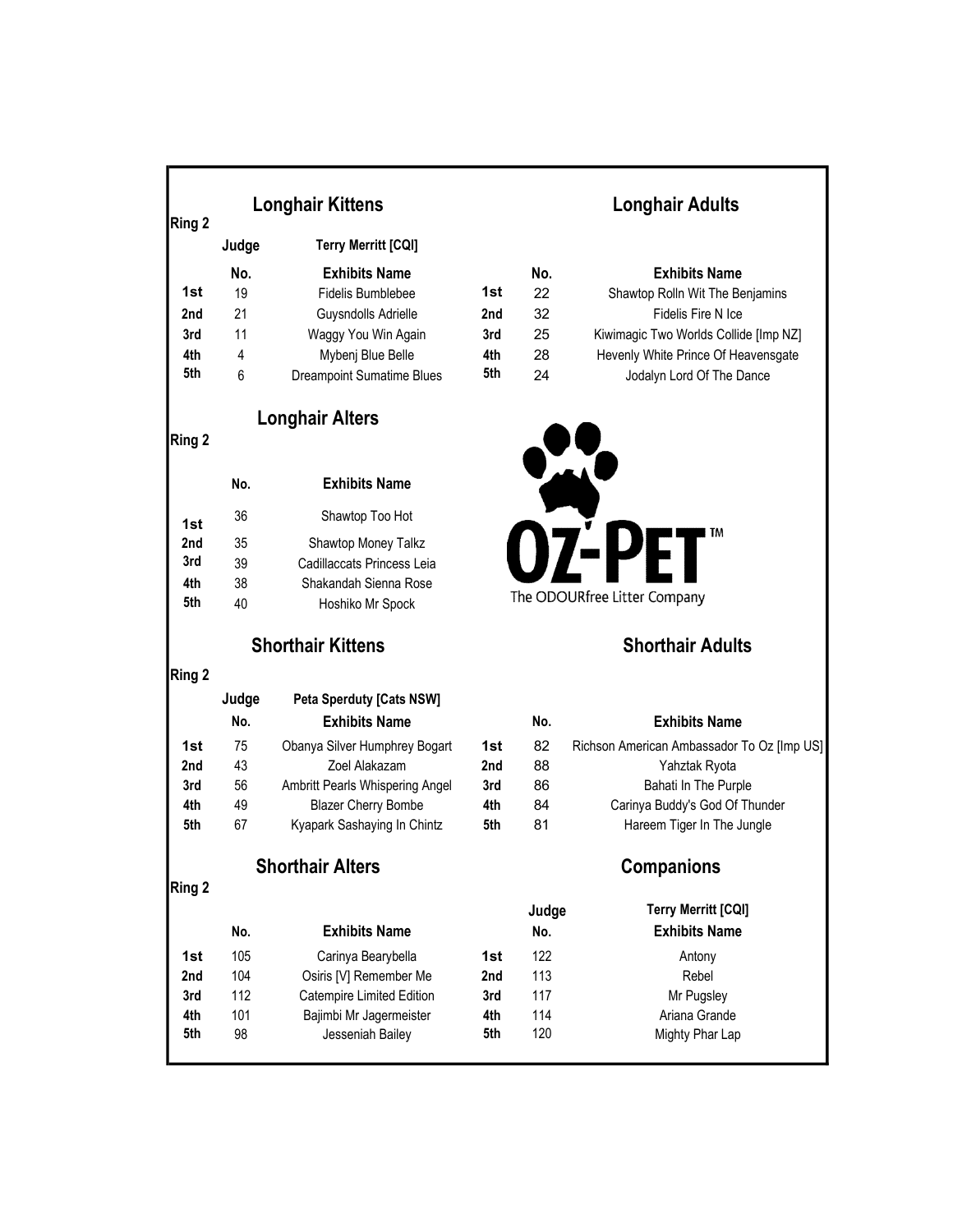| Ring 3 | <b>Longhair Kittens</b> |                             |     | <b>Longhair Adults</b> |                                            |  |  |
|--------|-------------------------|-----------------------------|-----|------------------------|--------------------------------------------|--|--|
|        | Judge                   | Keith Harding [CQI]         |     |                        |                                            |  |  |
|        | No.                     | <b>Exhibits Name</b>        |     | No.                    | <b>Exhibits Name</b>                       |  |  |
| 1st    | 19                      | Fidelis Bumblebee           | 1st | 32                     | Fidelis Fire N Ice                         |  |  |
| 2nd    | 21                      | Guysndolls Adrielle         | 2nd | 25                     | Kiwimagic Two Worlds Collide [Imp NZ]      |  |  |
| 3rd    | 8                       | Amjance Blue Orchid         | 3rd | 28                     | Hevenly White Prince Of Heavensgate        |  |  |
| 4th    | 4a                      | Pussyfoot Chics Rule        | 4th | $\overline{2}$         | Twomor Harlequin Butter Fly                |  |  |
| 5th    | 11                      | Waggy You Win Again         | 5th | 30                     | Migatobonito Gianni Versace [Imp UK]       |  |  |
|        |                         |                             |     |                        |                                            |  |  |
|        |                         | <b>Longhair Alters</b>      |     |                        |                                            |  |  |
| Ring 3 |                         |                             |     |                        |                                            |  |  |
|        | No.                     | <b>Exhibits Name</b>        |     |                        |                                            |  |  |
| 1st    | 36                      | Shawtop Too Hot             |     |                        | Genetic Pet Care                           |  |  |
| 2nd    | 40                      | Hoshiko Mr Spock            |     |                        |                                            |  |  |
| 3rd    | 37                      | Twomor Mr Gatsby            |     |                        |                                            |  |  |
| 4th    | 35                      | Shawtop Money Talkz         |     |                        | cher                                       |  |  |
| 5th    | 39                      | Cadillaccats Princess Leia  |     |                        |                                            |  |  |
|        |                         | <b>Shorthair Kittens</b>    |     |                        | <b>Shorthair Adults</b>                    |  |  |
| Ring 3 |                         |                             |     |                        |                                            |  |  |
|        | Judge                   | <b>Valerie Harney [CQI]</b> |     |                        |                                            |  |  |
|        | No.                     | <b>Exhibits Name</b>        |     | No.                    | <b>Exhibits Name</b>                       |  |  |
| 1st    | 41                      | Jesseniah Mystique          | 1st | 82                     | Richson American Ambassador To Oz [Imp US] |  |  |
| 2nd    | 43                      | Zoel Alakazam               | 2nd | 96                     | Manis Lovesick 4 U                         |  |  |
| 3rd    | 73                      | Manis Just Flaunt It        | 3rd | 89                     | Jovelles Simply Irresistable               |  |  |
| 4th    | 51                      | Carinya Lil Bush Sprite     | 4th | 90                     | Kyapark Pagan Idol of Tez                  |  |  |
| 5th    | 58                      | Bahati Black Caviar         | 5th | 85                     | Misaleas Pandora                           |  |  |
|        |                         | <b>Shorthair Alters</b>     |     |                        | <b>Companions</b>                          |  |  |
| Ring 3 |                         |                             |     |                        |                                            |  |  |
|        |                         |                             |     | Judge                  | Keith Harding [CQI]                        |  |  |
|        | No.                     | <b>Exhibits Name</b>        |     | No.                    | <b>Exhibits Name</b>                       |  |  |
| 1st    | 103                     | Osiris [V] Oscar Wilde      | 1st | 120                    | Mighty Phar Lap                            |  |  |
| 2nd    | 112                     | Catempire Limited Edition   | 2nd | 122                    | Antony                                     |  |  |
| 3rd    | 100                     | Byanda Wait Until Dark      | 3rd | 121                    | Mi Lady Azzillaa                           |  |  |
| 4th    | 106                     | Bahati Fleetwood Mac        | 4th | 113                    | Rebel                                      |  |  |
| 5th    | 98                      | Jesseniah Bailey            | 5th | 117                    | Mr Pugsley                                 |  |  |
|        |                         |                             |     |                        |                                            |  |  |